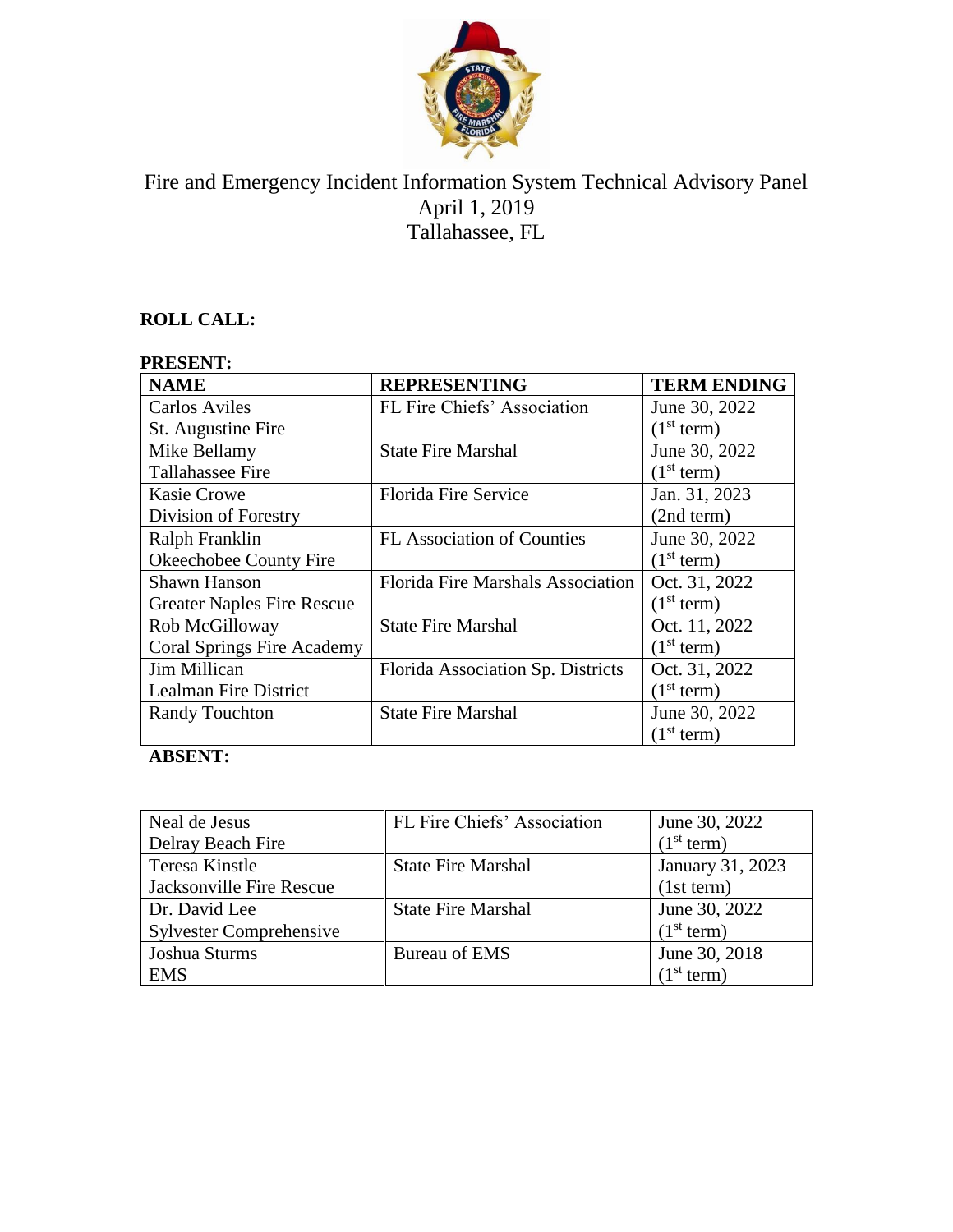The Fire and Emergency Incident Information System Technical Advisory Panel meeting was called to order.

**On a motion duly made**, the minutes from the Fire and Emergency Incident Information System Technical Advisory Panel held on January 24, 2019 were approved.

#### **Motion carried**.

#### **REPORT FROM DIVISION:** *Julius Halas, Director*

- Grants
	- o Decon Kits have touched 75% of fire service
	- o Firefighter Assistance Grant recurring at 1 million dollars per year
- Firefighter Memorial Dedication
	- o April 1, 2019 at 3:43 p.m.

#### **REPORT FROM FFIRS:** *Melissa Dembicer, Division of State Fire Marshal*

*(handout provided)*

- Work on the 2018 Florida Fires Annual Report has begun
- A-List announcement has been sent, reminding departments to report
- Reporting deadline: April 30, 2019

Discussion was held on the provided handout.

• Making progress with non-reporting departments as indicated in the handout, a lot of ongoing mergers with volunteer departments and the counties which they are located.

Director Halas noted that Florida represents 10% of the national data reported. Florida and New York are the two top reporting states.

#### **REPORT FROM EMS:** *Joshua Sturms, Bureau of EMS*

**Not given**

.

#### **OLD BUSINESS:**

FFIRS training update and the update on non-reporting departments was covered in the Report from FFIRS.

**NEW BUSINESS: None**

**AUDIENCE: None**